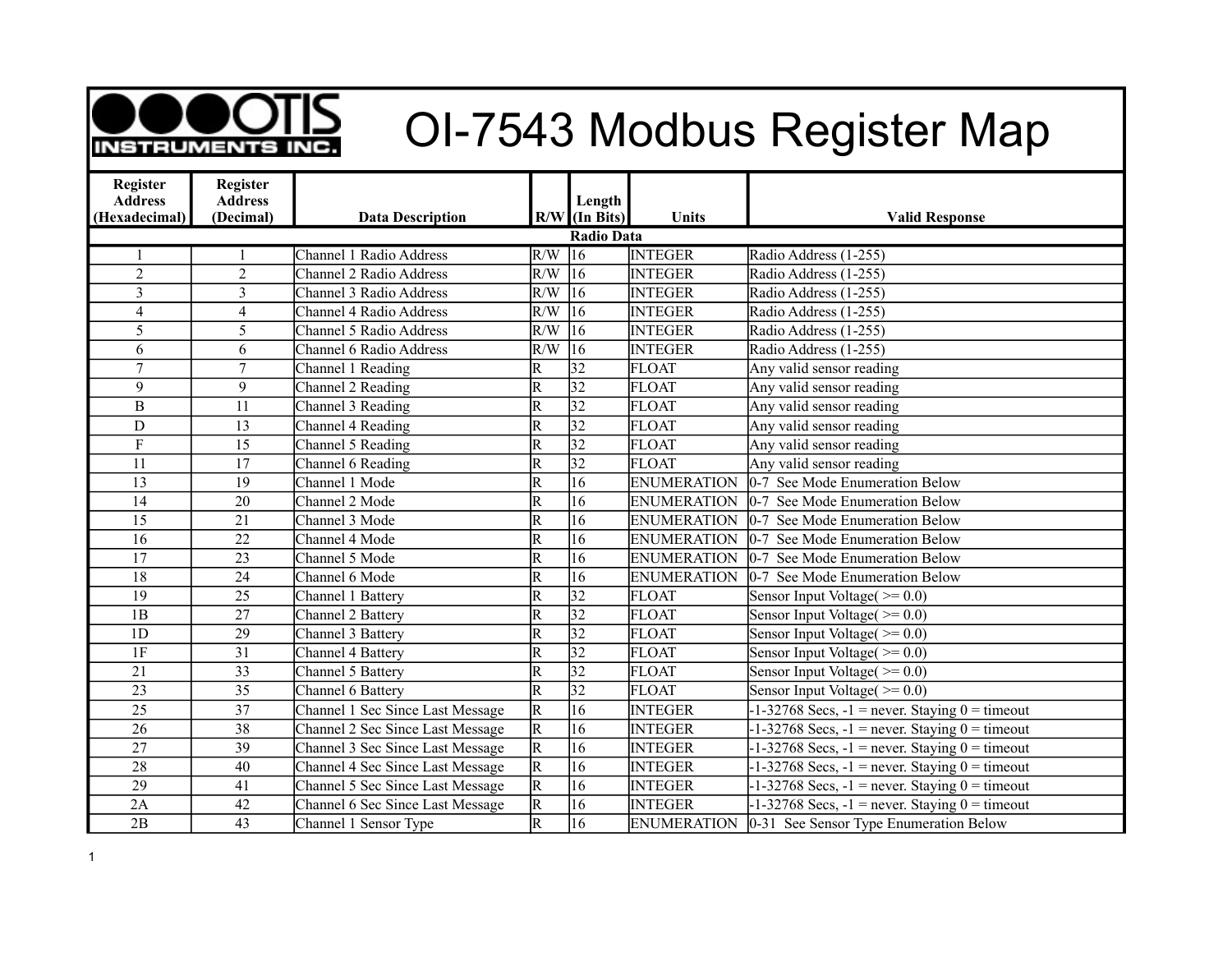| 2C              | 44              | Channel 2 Sensor Type       | $\overline{\mathsf{R}}$ | 16              |                    | ENUMERATION   0-31 See Sensor Type Enumeration Below     |
|-----------------|-----------------|-----------------------------|-------------------------|-----------------|--------------------|----------------------------------------------------------|
| 2D              | 45              | Channel 3 Sensor Type       | $\overline{\mathsf{R}}$ | 16              | <b>ENUMERATION</b> | 0-31 See Sensor Type Enumeration Below                   |
| 2E              | 46              | Channel 4 Sensor Type       | R                       | 16              |                    | ENUMERATION   0-31 See Sensor Type Enumeration Below     |
| 2F              | 47              | Channel 5 Sensor Type       | $\overline{\mathrm{R}}$ | 16              | <b>ENUMERATION</b> | 0-31 See Sensor Type Enumeration Below                   |
| 30              | 48              | Channel 6 Sensor Type       | $\overline{\mathsf{R}}$ | 16              | <b>ENUMERATION</b> | 0-31 See Sensor Type Enumeration Below                   |
| $\overline{31}$ | 49              | Channel 1 Gas Type          | $\overline{\mathsf{R}}$ | 16              | <b>ENUMERATION</b> | $ 0-127$ See Gas Enumeration below                       |
| $\overline{32}$ | 50              | Channel 2 Gas Type          | R                       | 16              |                    | ENUMERATION  0-127 See Gas Enumeration below             |
| $\overline{33}$ | $\overline{51}$ | Channel 3 Gas Type          | $\overline{\mathsf{R}}$ | $\overline{16}$ | <b>ENUMERATION</b> | $ 0-127$ See Gas Enumeration below                       |
| 34              | 52              | Channel 4 Gas Type          | $\overline{\mathrm{R}}$ | 16              | <b>ENUMERATION</b> | $ 0-127$ See Gas Enumeration below                       |
| $\overline{35}$ | $\overline{53}$ | Channel 5 Gas Type          | $\overline{R}$          | $\overline{16}$ | <b>ENUMERATION</b> | $ 0-127$ See Gas Enumeration below                       |
| 36              | 54              | Channel 6 Gas Type          | $\overline{\mathrm{R}}$ | 16              | <b>ENUMERATION</b> | $ 0-127\rangle$ See Gas Enumeration below                |
| $\overline{37}$ | 55              | Channel 1 Fault             | R                       | $\overline{16}$ | <b>ENUMERATION</b> | 0-15 See Fault Enumeration below                         |
| 38              | 56              | Channel 2 Fault             | R                       | 16              | <b>ENUMERATION</b> | 0-15 See Fault Enumeration below                         |
| 39              | 57              | Channel 3 Fault             | R                       | 16              | <b>ENUMERATION</b> | 0-15 See Fault Enumeration below                         |
| 3A              | 58              | Channel 4 Fault             | $\overline{\mathsf{R}}$ | 16              | <b>ENUMERATION</b> | 0-15 See Fault Enumeration below                         |
| 3B              | 59              | Channel 5 Fault             | $\overline{\mathrm{R}}$ | 16              | <b>ENUMERATION</b> | 0-15 See Fault Enumeration below                         |
| 3 <sup>C</sup>  | 60              | Channel 6 Fault             | $\overline{\mathsf{R}}$ | 16              | <b>ENUMERATION</b> | 0-15 See Fault Enumeration below                         |
| 3D              | 61              | Channel 1 On/Off            | R/W                     | $ 16\rangle$    |                    | ENUMERATION $\vert 0-1, 0 \rangle$ means off, 1 means on |
| 3E              | 62              | Channel 2 On/Off            | R/W                     | $ 16\rangle$    | <b>ENUMERATION</b> | $ 0-1, 0$ means off, 1 means on                          |
| $3\mathrm{F}$   | 63              | Channel 3 On/Off            | R/W                     | $ 16\rangle$    |                    | ENUMERATION $\vert 0-1, 0 \rangle$ means off, 1 means on |
| 40              | 64              | Channel 4 On/Off            | R/W                     | 16              | <b>ENUMERATION</b> | $ 0-1, 0$ means off, 1 means on                          |
| 41              | 65              | Channel 5 On/Off            | R/W                     | $ 16\rangle$    |                    | ENUMERATION $\vert 0-1, 0 \rangle$ means off, 1 means on |
| 42              | 66              | Channel 6 On/Off            | R/W                     | $ 16\rangle$    |                    | ENUMERATION $\vert 0-1, 0 \rangle$ means off, 1 means on |
| 43              | 67              | Channel 1 Relay 1 On/Off    | R/W                     | $ 16\rangle$    |                    | ENUMERATION $\vert 0-1, 0 \rangle$ means off, 1 means on |
| 44              | 68              | Channel 2 Relay 1 On/Off    | R/W                     | 16              |                    | ENUMERATION $\vert 0-1, 0 \rangle$ means off, 1 means on |
| 45              | 69              | Channel 3 Relay 1 On/Off    | $R/W$ 16                |                 |                    | ENUMERATION $\vert 0-1, 0 \rangle$ means off, 1 means on |
| 46              | 70              | Channel 4 Relay 1 On/Off    | $R/W$ 16                |                 | <b>ENUMERATION</b> | $ 0-1, 0$ means off, 1 means on                          |
| 47              | 71              | Channel 5 Relay 1 On/Off    | $R/W$ 16                |                 | <b>ENUMERATION</b> | $ 0-1, 0$ means off, 1 means on                          |
| 48              | $72\,$          | Channel 6 Relay 1 On/Off    | $R/W$ 16                |                 | <b>ENUMERATION</b> | $ 0-1, 0$ means off, 1 means on                          |
| 49              | 73              | Channel 1 Relay 1 Rise/Fall | $R/W$ 16                |                 | <b>ENUMERATION</b> | $ 0 - 1 $ , 0 means low, 1 means high                    |
| 4A              | 74              | Channel 2 Relay 1 Rise/Fall | $R/W$ 16                |                 | <b>ENUMERATION</b> | $ 0 - 1 $ , 0 means low, 1 means high                    |
| 4B              | 75              | Channel 3 Relay 1 Rise/Fall | $R/W$ 16                |                 | <b>ENUMERATION</b> | $ 0 - 1 $ , 0 means low, 1 means high                    |
| 4C              | $\overline{76}$ | Channel 4 Relay 1 Rise/Fall | $R/W$ 16                |                 | <b>ENUMERATION</b> | $ 0 - 1 $ , 0 means low, 1 means high                    |
| 4D              | 77              | Channel 5 Relay 1 Rise/Fall | $R/W$ 16                |                 | <b>ENUMERATION</b> | $ 0 - 1 $ , 0 means low, 1 means high                    |
| $4\mathrm{E}$   | $\overline{78}$ | Channel 6 Relay 1 Rise/Fall | R/W                     | $\sqrt{16}$     | <b>ENUMERATION</b> | $ 0 - 1 $ , 0 means low, 1 means high                    |
| $4\mathrm{F}$   | 79              | Channel 1 Relay 1 Set Point | $R/W$ 32                |                 | <b>FLOAT</b>       | Any number 65000 or less and higher than 0               |
| 51              | 81              | Channel 2 Relay 1 Set Point | $R/W$ 32                |                 | <b>FLOAT</b>       | Any number 65000 or less and higher than 0               |
| $\overline{53}$ | 83              | Channel 3 Relay 1 Set Point | $R/W$ 32                |                 | <b>FLOAT</b>       | Any number 65000 or less and higher than 0               |
| $\overline{55}$ | 85              | Channel 4 Relay 1 Set Point | $R/W$ 32                |                 | <b>FLOAT</b>       | Any number 65000 or less and higher than 0               |
| $\overline{57}$ | 87              | Channel 5 Relay 1 Set Point | $R/W$ 32                |                 | <b>FLOAT</b>       | Any number 65000 or less and higher than 0               |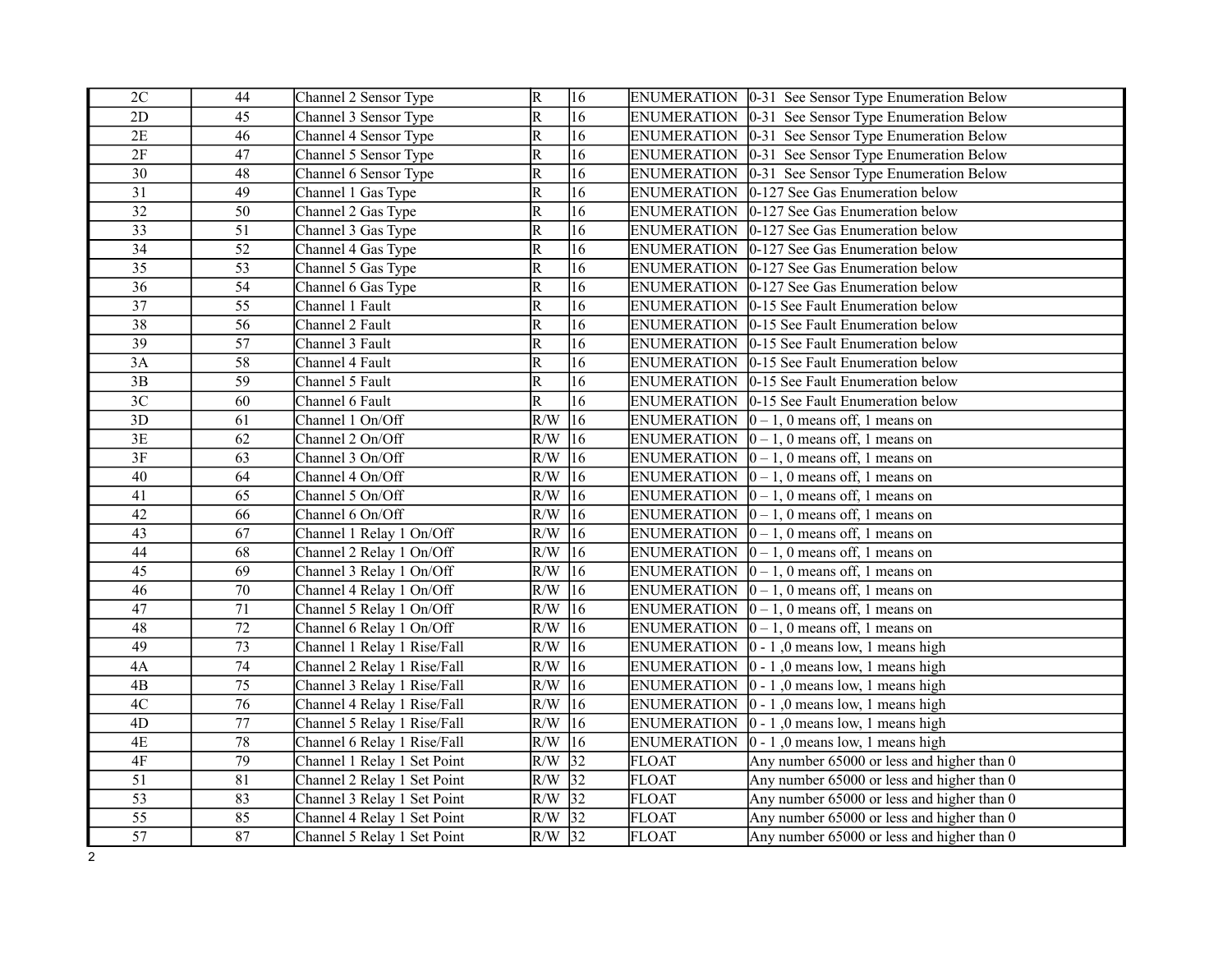| 59              | 89  | Channel 6 Relay 1 Set Point     | $R/W$ 32         |                 | <b>FLOAT</b>       | Any number $65000$ or less and higher than $0$              |
|-----------------|-----|---------------------------------|------------------|-----------------|--------------------|-------------------------------------------------------------|
| 5B              | 91  | Channel 1 Relay 1 Latch/Unlatch | $R/W$ 16         |                 | <b>ENUMERATION</b> | $ 0 - 1 $ , 0 means unlatch, 1 means latch                  |
| 5C              | 92  | Channel 2 Relay 1 Latch/Unlatch | $R/W$ 16         |                 | <b>ENUMERATION</b> | $ 0 - 1 $ , 0 means unlatch, 1 means latch                  |
| 5D              | 93  | Channel 3 Relay 1 Latch/Unlatch | R/W              | 16              | <b>ENUMERATION</b> | $ 0 - 1 $ , 0 means unlatch, 1 means latch                  |
| $5\mathrm{E}$   | 94  | Channel 4 Relay 1 Latch/Unlatch | R/W              | 16              | <b>ENUMERATION</b> | $ 0 - 1 $ , 0 means unlatch, 1 means latch                  |
| $5F$            | 95  | Channel 5 Relay 1 Latch/Unlatch | R/W              | 16              | <b>ENUMERATION</b> | $ 0 - 1 $ , 0 means unlatch, 1 means latch                  |
| 60              | 96  | Channel 6 Relay 1 Latch/Unlatch | R/W              | 16              | <b>ENUMERATION</b> | $ 0 - 1 $ , 0 means unlatch, 1 means latch                  |
| 61              | 97  | Channel 1 Relay 2 On/Off        | R/W              | $ 16\rangle$    | <b>ENUMERATION</b> | $ 0-1, 0$ means off, 1 means on                             |
| 62              | 98  | Channel 2 Relay 2 On/Off        | R/W              | $ 16\rangle$    | <b>ENUMERATION</b> | $ 0-1, 0$ means off, 1 means on                             |
| 63              | 99  | Channel 3 Relay 2 On/Off        | R/W              | 16              | <b>ENUMERATION</b> | $ 0-1, 0$ means off, 1 means on                             |
| 64              | 100 | Channel 4 Relay 2 On/Off        | R/W              | 16              | <b>ENUMERATION</b> | $ 0-1, 0$ means off, 1 means on                             |
| 65              | 101 | Channel 5 Relay 2 On/Off        | R/W              | 16              | <b>ENUMERATION</b> | $ 0-1, 0$ means off, 1 means on                             |
| 66              | 102 | Channel 6 Relay 2 On/Off        | R/W              | $ 16\rangle$    | <b>ENUMERATION</b> | $ 0-1, 0$ means off, 1 means on                             |
| 67              | 103 | Channel 1 Relay 2 Rise/Fall     | R/W              | 16              | <b>ENUMERATION</b> | $ 0 - 1 $ , 0 means low, 1 means high                       |
| 68              | 104 | Channel 2 Relay 2 Rise/Fall     | R/W              | $ 16\rangle$    | <b>ENUMERATION</b> | $ 0 - 1 $ , 0 means low, 1 means high                       |
| 69              | 105 | Channel 3 Relay 2 Rise/Fall     | R/W              | $ 16\rangle$    | <b>ENUMERATION</b> | $ 0 - 1 $ , 0 means low, 1 means high                       |
| <b>6A</b>       | 106 | Channel 4 Relay 2 Rise/Fall     | R/W              | $ 16\rangle$    | <b>ENUMERATION</b> | $ 0 - 1 $ , 0 means low, 1 means high                       |
| 6 <b>B</b>      | 107 | Channel 5 Relay 2 Rise/Fall     | R/W              | 16              | <b>ENUMERATION</b> | $ 0 - 1 $ , 0 means low, 1 means high                       |
| 6C              | 108 | Channel 6 Relay 2 Rise/Fall     | $\overline{R/W}$ | 16              | <b>ENUMERATION</b> | $ 0 - 1 $ , 0 means low, 1 means high                       |
| 6D              | 109 | Channel 1 Relay 2 Set Point     | R/W              | 32              | <b>FLOAT</b>       | Any number $65000$ or less and higher than 0                |
| 6F              | 111 | Channel 2 Relay 2 Set Point     | R/W              | 32              | <b>FLOAT</b>       | Any number $65000$ or less and higher than 0                |
| 71              | 113 | Channel 3 Relay 2 Set Point     | R/W              | 32              | <b>FLOAT</b>       | Any number 65000 or less and higher than 0                  |
| 73              | 115 | Channel 4 Relay 2 Set Point     | $R/W$ 32         |                 | <b>FLOAT</b>       | Any number 65000 or less and higher than 0                  |
| $\overline{75}$ | 117 | Channel 5 Relay 2 Set Point     | R/W              | $\sqrt{32}$     | <b>FLOAT</b>       | Any number 65000 or less and higher than 0                  |
| 77              | 119 | Channel 6 Relay 2 Set Point     | R/W              | $\overline{32}$ | <b>FLOAT</b>       | Any number 65000 or less and higher than 0                  |
| 79              | 121 | Channel 1 Relay 2 Latch/Unlatch | R/W              | $ 16\rangle$    | <b>ENUMERATION</b> | $ 0 - 1 $ , 0 means unlatch, 1 means latch                  |
| 7A              | 122 | Channel 2 Relay 2 Latch/Unlatch | R/W              | $ 16\rangle$    | <b>ENUMERATION</b> | $ 0 - 1 $ , 0 means unlatch, 1 means latch                  |
| $7\mathrm{B}$   | 123 | Channel 3 Relay 2 Latch/Unlatch | R/W              | $ 16\rangle$    | <b>ENUMERATION</b> | $ 0 - 1 $ , 0 means unlatch, 1 means latch                  |
| $7\mathrm{C}$   | 124 | Channel 4 Relay 2 Latch/Unlatch | R/W              | $ 16\rangle$    | <b>ENUMERATION</b> | $ 0 - 1 $ , 0 means unlatch, 1 means latch                  |
| $7\mathrm{D}$   | 125 | Channel 5 Relay 2 Latch/Unlatch | $R/W$ 16         |                 | <b>ENUMERATION</b> | $ 0 - 1 $ , 0 means unlatch, 1 means latch                  |
| 7E              | 126 | Channel 6 Relay 2 Latch/Unlatch | $R/W$ 16         |                 | <b>ENUMERATION</b> | $ 0 - 1 $ , 0 means unlatch, 1 means latch                  |
| $7\mathrm{F}$   | 127 | Channel 1 Relay 3 On/Off        | R/W              | $ 16\rangle$    | <b>ENUMERATION</b> | $ 0-1, 0$ means off, 1 means on                             |
| $\overline{80}$ | 128 | Channel 2 Relay 3 On/Off        | R/W              | $ 16\rangle$    | <b>ENUMERATION</b> | $ 0-1, 0$ means off, 1 means on                             |
| 81              | 129 | Channel 3 Relay 3 On/Off        | R/W              | 16              | <b>ENUMERATION</b> | $ 0-1, 0$ means off, 1 means on                             |
| $\overline{82}$ | 130 | Channel 4 Relay 3 On/Off        | R/W              | 16              | <b>ENUMERATION</b> | $ 0-1, 0$ means off, 1 means on                             |
| 83              | 131 | Channel 5 Relay 3 On/Off        | R/W              | 16              | <b>ENUMERATION</b> | $ 0-1, 0$ means off, 1 means on                             |
| $\overline{84}$ | 132 | Channel 6 Relay 3 On/Off        | R/W              | 16              | <b>ENUMERATION</b> | $ 0-1, 0$ means off, 1 means on                             |
| 85              | 133 | Channel 1 Relay 3 Rise/Fall     | $R/W$  16        |                 | <b>ENUMERATION</b> | $ 0 - 1 $ , 0 means low, 1 means high                       |
| 86              | 134 | Channel 2 Relay 3 Rise/Fall     | R/W              | $ 16\rangle$    | <b>ENUMERATION</b> | $ 0 - 1 $ , 0 means low, 1 means high                       |
| 87              | 135 | Channel 3 Relay 3 Rise/Fall     | $R/W$ 16         |                 |                    | ENUMERATION $\vert 0 - 1 \vert$ , 0 means low, 1 means high |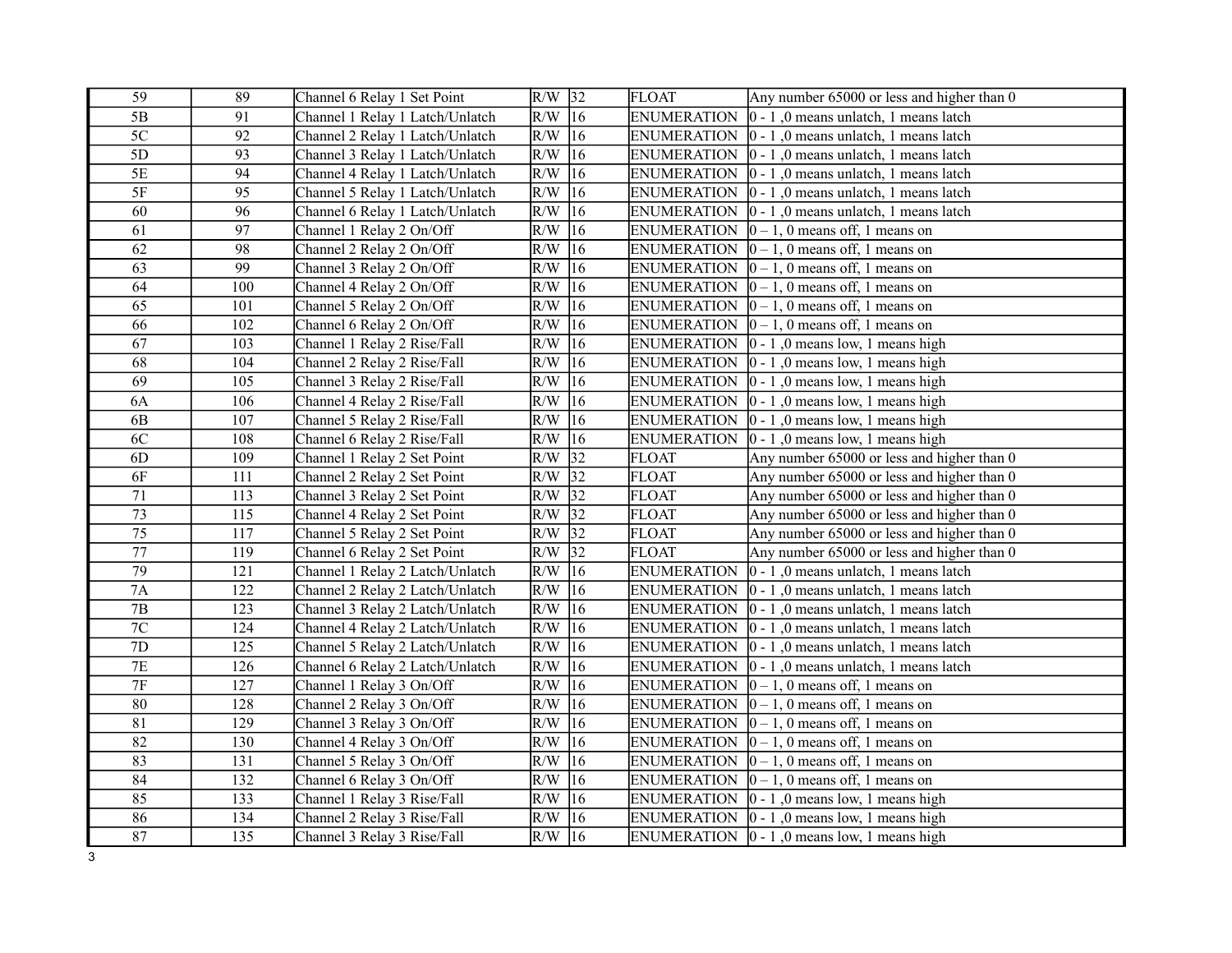| $\overline{\bf 88}$ | 136  | Channel 4 Relay 3 Rise/Fall     | $R/W$ 16                |                              |                                 | ENUMERATION $\vert 0 - 1 \vert$ , 0 means low, 1 means high             |  |
|---------------------|------|---------------------------------|-------------------------|------------------------------|---------------------------------|-------------------------------------------------------------------------|--|
| $\overline{89}$     | 137  | Channel 5 Relay 3 Rise/Fall     | $R/W$ 16                |                              |                                 | ENUMERATION $\vert 0 - 1 \vert$ , 0 means low, 1 means high             |  |
| <b>8A</b>           | 138  | Channel 6 Relay 3 Rise/Fall     | $R/W$ 16                |                              |                                 | ENUMERATION $\vert 0 - 1 \vert$ , 0 means low, 1 means high             |  |
| $8\mathrm{B}$       | 139  | Channel 1 Relay 3 Set Point     | $R/W$ 32                |                              | <b>FLOAT</b>                    | Any number 65000 or less and higher than 0                              |  |
| 8D                  | 141  | Channel 2 Relay 3 Set Point     | $R/W$ 32                |                              | <b>FLOAT</b>                    | Any number $65000$ or less and higher than 0                            |  |
| $8\mathrm{F}$       | 143  | Channel 3 Relay 3 Set Point     | $R/W$ 32                |                              | <b>FLOAT</b>                    | Any number $65000$ or less and higher than 0                            |  |
| 91                  | 145  | Channel 4 Relay 3 Set Point     | $R/W$ 32                |                              | <b>FLOAT</b>                    | Any number $65000$ or less and higher than 0                            |  |
| $\overline{93}$     | 147  | Channel 5 Relay 3 Set Point     | $R/W$ 32                |                              | <b>FLOAT</b>                    | Any number 65000 or less and higher than 0                              |  |
| 95                  | 149  | Channel 6 Relay 3 Set Point     | $R/W$ 32                |                              | <b>FLOAT</b>                    | Any number $65000$ or less and higher than 0                            |  |
| 97                  | 151  | Channel 1 Relay 3 Latch/Unlatch | $R/W$ 16                |                              | <b>ENUMERATION</b>              | $ 0 - 1 $ , 0 means unlatch, 1 means latch                              |  |
| 98                  | 152  | Channel 2 Relay 3 Latch/Unlatch | $R/W$ 16                |                              | <b>ENUMERATION</b>              | 0 - 1,0 means unlatch, 1 means latch                                    |  |
| $\overline{99}$     | 153  | Channel 3 Relay 3 Latch/Unlatch | $R/W$ 16                |                              | <b>ENUMERATION</b>              | $ 0 - 1 $ , 0 means unlatch, 1 means latch                              |  |
| <b>9A</b>           | 154  | Channel 4 Relay 3 Latch/Unlatch | $R/W$ 16                |                              | <b>ENUMERATION</b>              | $ 0 - 1 $ , 0 means unlatch, 1 means latch                              |  |
| 9B                  | 155  | Channel 5 Relay 3 Latch/Unlatch | $R/W$ 16                |                              | <b>ENUMERATION</b>              | $ 0 - 1 $ , 0 means unlatch, 1 means latch                              |  |
| 9C                  | 156  | Channel 6 Relay 3 Latch/Unlatch | $R/W$ 16                |                              |                                 | ENUMERATION $\vert 0 - 1 \vert$ , 0 means unlatch, 1 means latch        |  |
|                     |      |                                 |                         |                              | <b>Modbus and Build Data</b>    |                                                                         |  |
| 1771                | 6001 | <b>Modbus Address</b>           | $\overline{\mathsf{R}}$ | 16                           | <b>INTEGER</b>                  | $1 - 247$                                                               |  |
| 1772                | 6002 | Modbus Baud Rate                | R                       | 16                           | <b>INTEGER</b>                  | Any Valid Baud Rate. See Below.                                         |  |
| 1773                | 6003 | Month                           | $\overline{\mathsf{R}}$ | 16                           | <b>INTEGER</b>                  | $ 1 - 12 $                                                              |  |
| 1774                | 6004 | Day                             | $\overline{\mathsf{R}}$ | 16                           | <b>INTEGER</b>                  | $ 1 - 31 $                                                              |  |
| 1775                | 6005 | Year                            | $\overline{\mathsf{R}}$ | $\overline{16}$              | <b>INTEGER</b>                  | $2009 -$                                                                |  |
| 1776                | 6006 | Serial Number Character         | R                       | 16                           | <b>ENUMERATION</b>              | $ 0 - 52$ See Serial Number below                                       |  |
| 1777                | 6007 | Serial Number                   | $\overline{\mathsf{R}}$ | $\overline{32}$              | <b>LONG INT</b>                 | 11 – 99999                                                              |  |
|                     |      |                                 |                         |                              | <b>Settings in Startup Menu</b> |                                                                         |  |
| 177B                | 6011 | Restore to Factory Default      | $\overline{R}$          | $\overline{16}$              |                                 | ENUMERATION When read will be 0.                                        |  |
| 177C                | 6012 | Relay 3 as Fault Relay          | R                       | 16                           | <b>ENUMERATION</b>              | $ 0 - 1, 0$ means normal relay, 1 means Fault Relay                     |  |
| 177D                | 6013 | Relay 1 Fail Safe               | $\overline{\mathsf{R}}$ | 16                           | <b>ENUMERATION</b>              | $ 0 - 1$ , 0 means not Fail Safe, 1 means Fail Safe                     |  |
| 177E                | 6014 | Relay 2 Fail Safe               | $\overline{\mathsf{R}}$ | 16                           | <b>ENUMERATION</b>              | $ 0 - 1$ , 0 means not Fail Safe, 1 means Fail Safe                     |  |
| 177F                | 6015 | Relay 3 Fail Safe               | $\overline{\mathsf{R}}$ | 16                           | ENUMERATION                     | $ 0 - 1, 0$ means not Fail Safe, 1 means Fail Safe                      |  |
| 1780                | 6016 | N/A                             | $\overline{\mathsf{R}}$ | $\overline{16}$              |                                 | Read as 0.                                                              |  |
| 1781                | 6017 | Fault Terminal Fail Safe        | R                       | 16                           | <b>ENUMERATION</b>              | $ 0 - 1$ , 0 means not Fail Safe, 1 means Fail Safe                     |  |
| 1782                | 6018 | Radio Timeout                   | R                       | 16                           | <b>INTEGER</b>                  | 6-255. This is the timeout in minutes.                                  |  |
| 1783                | 6019 | Network Channel                 | R                       | 16                           | <b>INTEGER</b>                  | $1 - 78$                                                                |  |
| 1784                | 6020 | Primary Secondary               | $\overline{\mathsf{R}}$ | 16                           | <b>ENUMERATION</b>              | $ 0 - 1$ , 0 means Primary, 1 means Secondary.                          |  |
|                     |      |                                 |                         | <b>Relays in Alarm State</b> |                                 |                                                                         |  |
| 1785                | 6021 | Relay 1 is in Alarm             | $\overline{\mathbb{R}}$ | $\overline{16}$              |                                 | ENUMERATION $\vert 0-1, 0 \rangle$ means not in Alarm, 1 means in Alarm |  |
| 1786                | 6022 | Relay 2 is in Alarm             | $\overline{\mathrm{R}}$ | 16                           |                                 | ENUMERATION $\vert 0-1, 0 \vert$ means not in Alarm, 1 means in Alarm   |  |
| 1787                | 6023 | Relay 3 is in Alarm             | $\overline{\mathbb{R}}$ | $\overline{16}$              | <b>ENUMERATION</b>              | $ 0-1, 0 $ means not in Alarm, 1 means in Alarm                         |  |
| 17A5                | 6053 | Monitor Supply Voltage          | R                       | $\overline{32}$              | <b>FLOAT</b>                    | Supply voltage in volts. (Added in Firmware 6.0.8)                      |  |
|                     |      |                                 |                         | <b>Diagnostics Data</b>      |                                 |                                                                         |  |
| 4                   |      |                                 |                         |                              |                                 |                                                                         |  |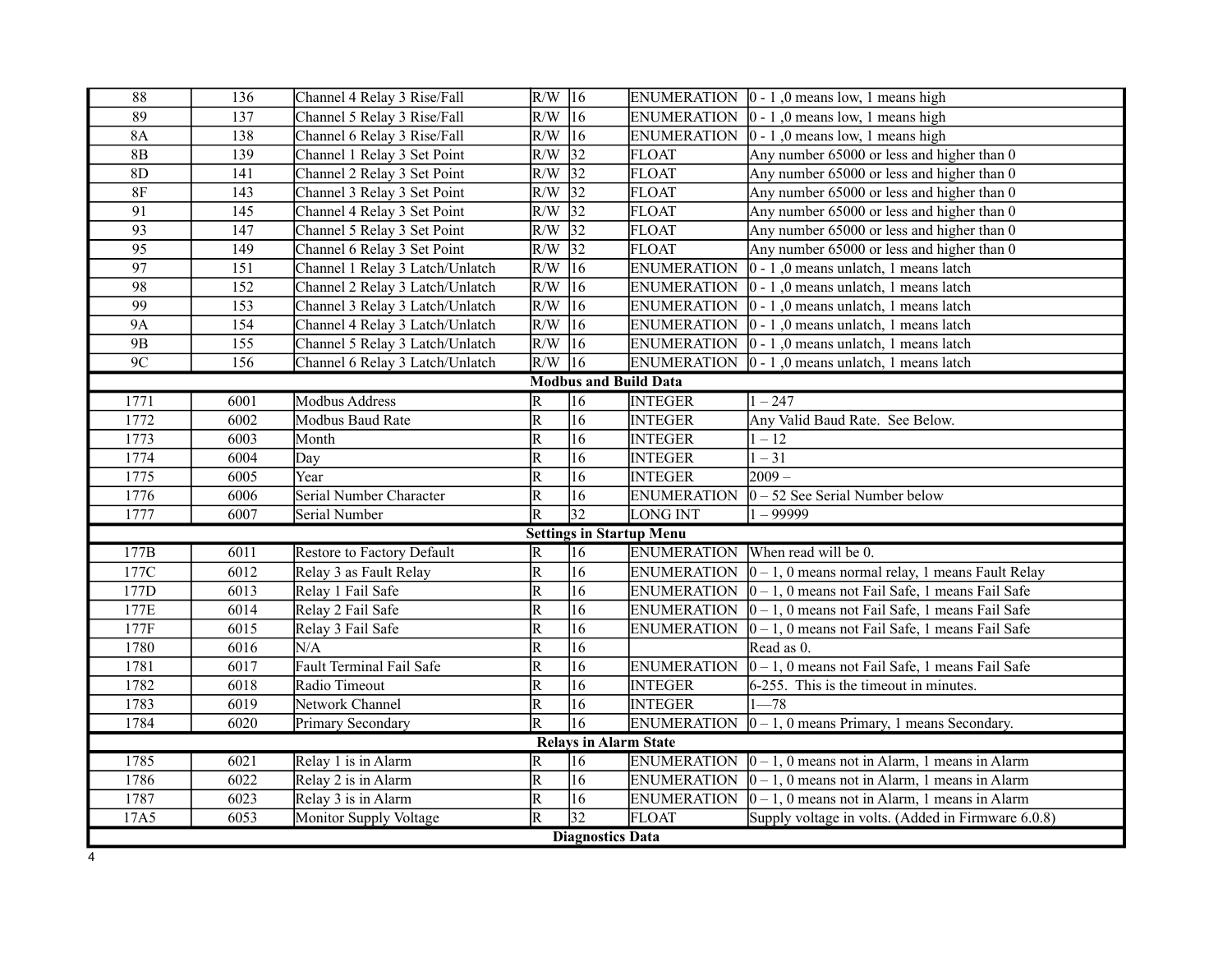| 2704             | 9988 | Reset                       | $R/W$ 16 |                | <b>INTEGER</b> | Read 0. If user sets to 1, resets the unit. |
|------------------|------|-----------------------------|----------|----------------|----------------|---------------------------------------------|
| 2705             | 9989 | Serial Receive Good Count   | R        | I16            | <b>UINT</b>    | $10 - 65535$                                |
| 2706             | 9990 | Serial Receive Error Count  | R        | <sup>116</sup> | <b>UINT</b>    | $ 0 - 65535 $                               |
| 2707             | 9991 | Serial Transmit Good Count  | R        | 116            | <b>UINT</b>    | $ 0 - 65535 $                               |
| 2708             | 9992 | Serial Transmit Error Count | R        | 116            | <b>UINT</b>    | $ 0 - 65535 $                               |
| 2709             | 9993 | Radio Receive Good Count    | R        | 116            | <b>UINT</b>    | $10 - 65535$                                |
| 270A             | 9994 | Radio Receive Error Count   | R        | 116            | <b>UINT</b>    | $ 0 - 65535 $                               |
| 270 <sub>B</sub> | 9995 | Radio Transmit Good Count   | R        | I16            | <b>UINT</b>    | $ 0 - 65535 $                               |
| 270C             | 9996 | Radio Transmit Error Count  | R        | 116            | <b>UINT</b>    | $ 0 - 65535 $                               |
| 270D             | 9997 | <b>Uptime Days</b>          | R        | I16            | <b>UINT</b>    | $10 - 65535$                                |
| 270E             | 9998 | Uptime Hours                |          | I16            | <b>UINT</b>    | $ 0 - 65535 $                               |
| 270F             | 9999 | <b>Uptime Minutes</b>       | R        | 116            | <b>UINT</b>    | $ 0 - 65535 $                               |

| MODE SENSOR MODE |                    |                    | <b>Nalid Baud Rates</b> |
|------------------|--------------------|--------------------|-------------------------|
|                  | <b>ONORMAL</b>     |                    | 4800                    |
|                  | 1 NULL             |                    | 9600                    |
|                  | 2 CALIBRATION      |                    | 19200                   |
|                  | 3 RELAY            |                    |                         |
|                  | 4 Radio ADD        | <b>SENSOR TYPE</b> |                         |
|                  | 5 Diagnostic/ Batt | <b>NUM</b>         | <b>ISENSOR</b>          |
|                  | 6 Advanced Menu    |                    | $0$ <sub>EC</sub>       |
|                  | 7 Admin Menu       |                    | 1llR                    |

| <b>Serial Number</b><br>Char | Char |
|------------------------------|------|
| 1                            | A    |
| $\overline{\mathbf{c}}$      | B    |
| 3                            | C    |
| 4                            | D    |
| 5                            | E    |
| 6                            | F    |
| 7                            | G    |
| 8                            | H    |
| 9                            | ı    |
| 10                           | J    |
| 11                           | K    |
| 12                           | L    |
| 13                           | M    |
| 14                           | N    |
| 15                           | O    |

| <b>Valid Baud Rates</b> |  |
|-------------------------|--|
|                         |  |
| 9600                    |  |
| 19200                   |  |

|                 |   | FAULT | <b>FAULT</b>                                 |
|-----------------|---|-------|----------------------------------------------|
| 9               |   |       | <b>ONONE</b>                                 |
| 10 <sup>1</sup> |   |       | 1 Sensor Timeout                             |
| 11              |   |       | 2 Sensor reading below null (152 Model Only) |
| 12 <sub>1</sub> |   |       | 3 Replace sensor element (LPIR Only)         |
| 13 <sup>1</sup> | м |       | 4 ADC not responding                         |
| 4               |   |       | 5Null Failed                                 |
| 15 <sup>2</sup> |   |       | 6 Cal Failed                                 |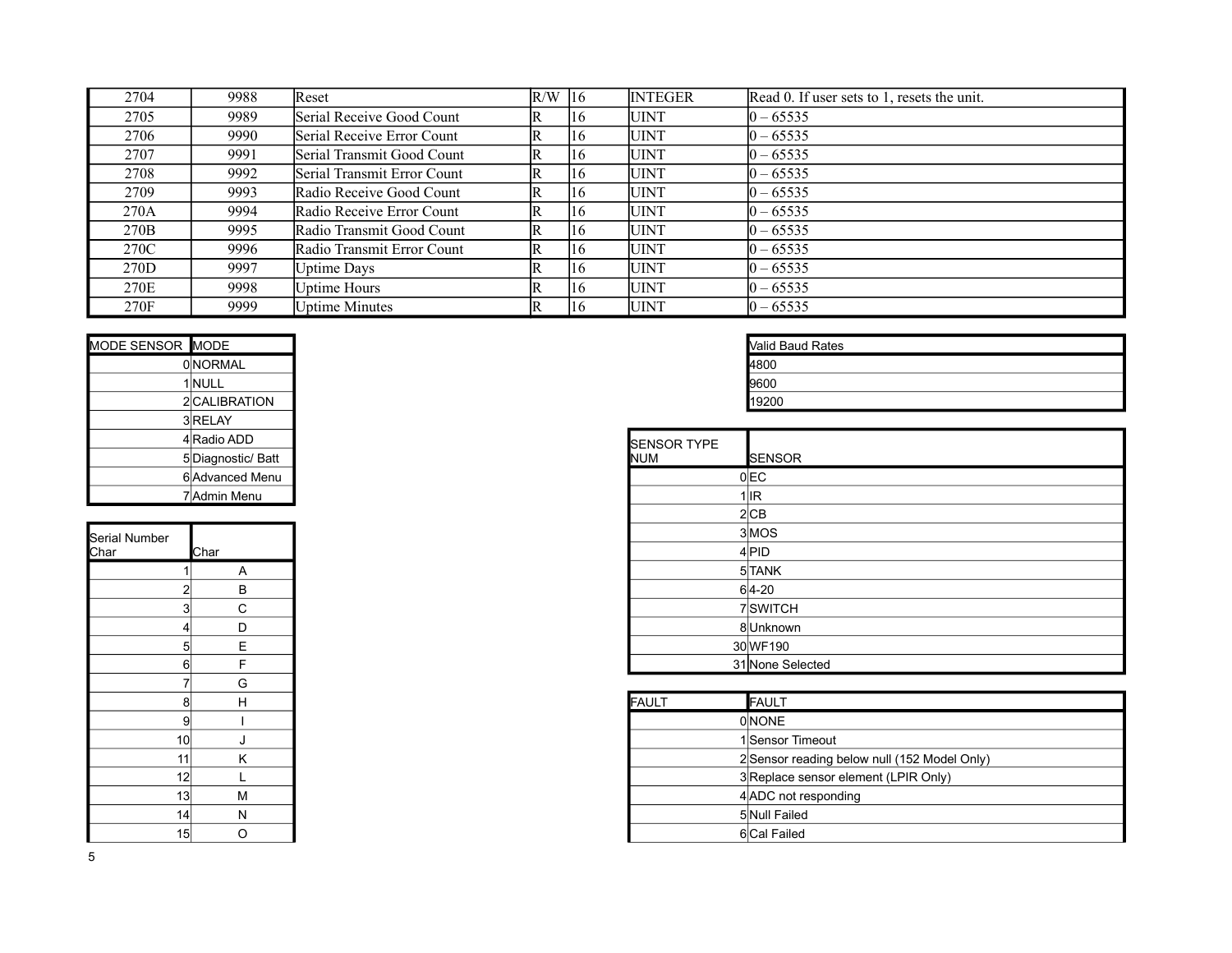| 16 | Ρ              |
|----|----------------|
| 17 | Q              |
| 18 | R              |
| 19 | S              |
| 20 | T              |
| 21 | U              |
| 22 | V              |
| 23 | W              |
| 24 | X              |
| 25 | Y              |
| 26 | $\overline{z}$ |
| 27 | AA             |
| 28 | AB             |
| 29 | AC             |
| 30 | AD             |
| 31 | AE             |
| 32 | AF             |
| 33 | AG             |
| 34 | AH             |
| 35 | Al             |
| 36 | AJ             |
| 37 | AK             |
| 38 | <b>AL</b>      |
| 39 | AM             |
| 40 | AN             |
| 41 | AO             |
| 42 | AP             |
| 43 | AQ             |
| 44 | AR             |
| 45 | AS             |
| 46 | AT             |
| 47 | AU             |
| 48 | AV             |
| 49 | AW             |
| 50 | AX             |
| 51 | AY             |
| 52 | AZ             |

| D |  | <b>7</b> Future Error                                      |
|---|--|------------------------------------------------------------|
| Q |  | 8 Two Sensors Same Address                                 |
| R |  | 9 Sensor Radio Timeout                                     |
| S |  | 10 When Sensor is wired, it means no sensor is connected   |
|   |  | 11 Rapid Temperature Change (LPIR Only)                    |
| U |  | 12 Sensor element Restarting (LPIR Only)                   |
|   |  | 13 Unspecified Error on sensor unit. Shown only on Monitor |
| W |  | 14 No Primary Monitor at Sensor Head                       |
| X |  | 15 Monitor Fault                                           |

| ≕                                                        | . .                    |                     |                         |
|----------------------------------------------------------|------------------------|---------------------|-------------------------|
|                                                          | Ζ                      | <b>GAS TYPE NUM</b> | GAS                     |
|                                                          | AA                     |                     | $0$ H <sub>2</sub> S    |
|                                                          | AB                     |                     | $1$ SO <sub>2</sub>     |
|                                                          | AC                     |                     | 2 02                    |
|                                                          | AD                     |                     | 3 CO                    |
| 26<br>27<br>28<br>29<br>30<br>31<br>32<br>33<br>33<br>34 | AE                     |                     | 4CL2                    |
|                                                          | AF                     |                     | $5$ CO <sub>2</sub>     |
|                                                          | AG                     |                     | 6LEL                    |
|                                                          | AH                     |                     | 7 VOC                   |
| 35<br>36                                                 | Al                     |                     | 8FEET                   |
|                                                          | AJ                     |                     | $9$ $HCl$               |
| $\overline{\frac{37}{}}$                                 | AK                     |                     | 10 <sub>NH3</sub>       |
| $\overline{38}$                                          | <b>AL</b>              |                     | 11 H2                   |
| $\frac{39}{2}$                                           | AM                     |                     | $12$ CIO <sub>2</sub>   |
| 40                                                       | AN                     |                     | 13 HCN                  |
|                                                          | AO                     |                     | $14$ F <sub>2</sub>     |
| $\begin{array}{c} 41 \\ 42 \end{array}$                  | AP                     |                     | $15$ $HF$               |
|                                                          | AQ                     |                     | 16 CH <sub>2</sub> O    |
| $\begin{array}{c} 43 \\ 44 \end{array}$                  | <b>AR</b>              |                     | 17 NO <sub>2</sub>      |
| $\frac{45}{}$                                            | AS                     |                     | $18$ O3                 |
| 46                                                       | AT                     |                     | 19 INCHES               |
| $\frac{47}{1}$                                           | AU                     |                     | $20 4-20$               |
| 48                                                       | AV                     |                     | 21 Not Specified        |
|                                                          | AW                     |                     | $22C^{\circ}$           |
| $\frac{49}{50}$<br>$\frac{51}{52}$                       | AX                     |                     | $23$ $Fo$               |
|                                                          | AY                     |                     | $24$ CH4                |
|                                                          | $\mathsf{A}\mathsf{Z}$ |                     | 25 NO <sub>2</sub>      |
|                                                          |                        |                     | $26$ PH3                |
|                                                          |                        |                     | 27 HBr (Firmware 6.0.8) |
|                                                          |                        |                     | 28 EtO (Firmware 6.0.8) |